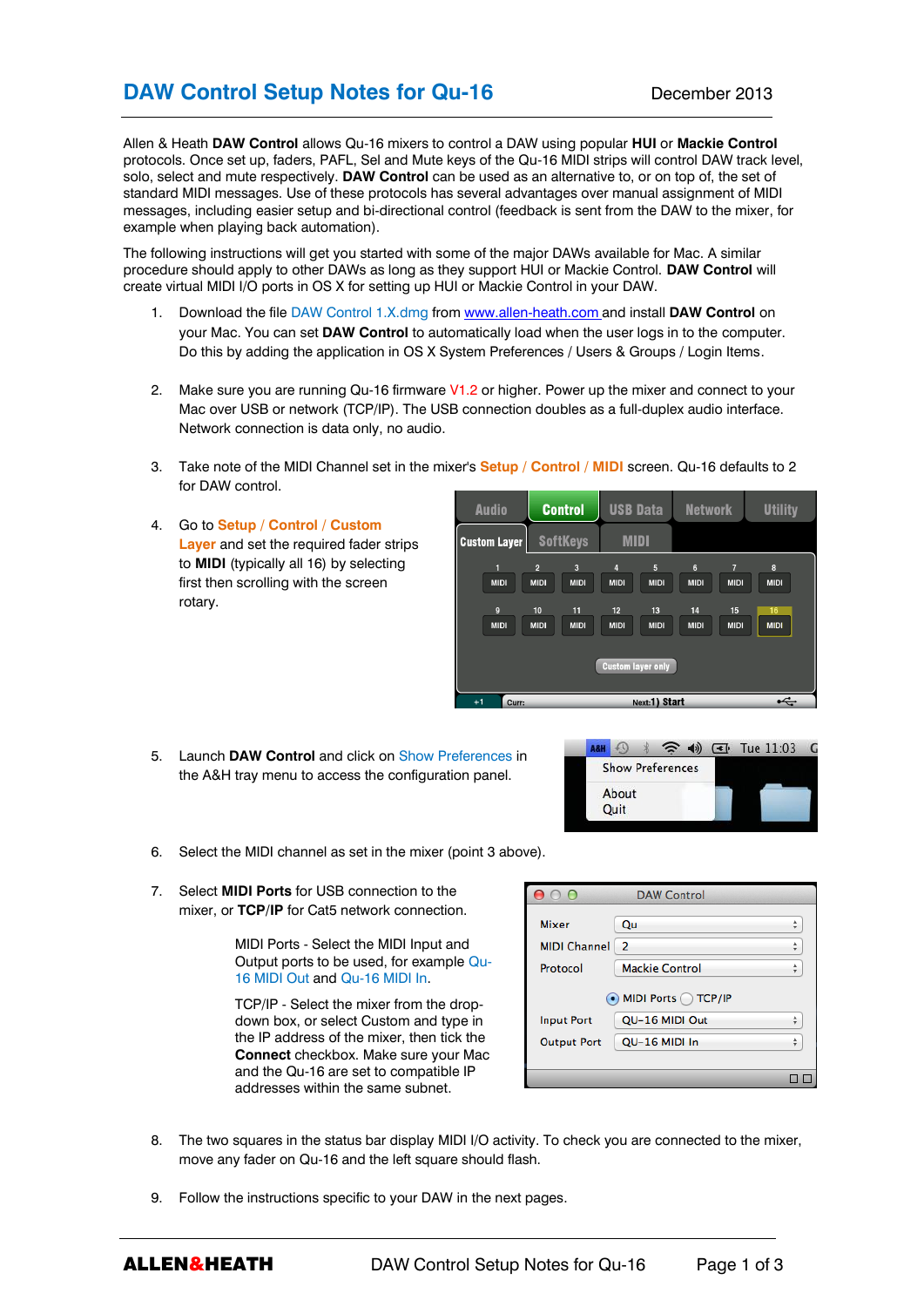### **Avid Pro Tools**

- 1. Select the **HUI** protocol in the **DAW Control** panel and launch Pro Tools.
- 2. Go to **Setup / MIDI / Input Devices** and enable DAW Control MIDI 1 and DAW Control MIDI 2.
- 3. Open the **Setup / Peripherals** window and navigate to the **MIDI Controllers** tab.
- 4. In row #1, select HUI as the Type and DAW Control MIDI 1 as the Receive From and Send To ports.
- 5. In row #2, select HUI as the Type and DAW Control MIDI 2 as the Receive From and Send To ports.
- 6. Click OK.

### **Steinberg Cubase**

- 1. Select the **Mackie Control** protocol in the **DAW Control** panel and launch Cubase.
- 2. Open the **Devices / Device Setup** window.
- 3. Click on the Add Device button (+) and select Mackie Control.
- 4. Select DAW Control MIDI 2 as the Input and Output MIDI Port.
- 5. Click on the Add Device button (+) again and select Mackie Control.
- 6. Select DAW Control MIDI 1 as the Input and Output MIDI Port. Note that the top-most device in the left hand list represents the right-most channels.
- 7. Click OK.

### **Cockos Reaper**

- 1. Select the **Mackie Control** protocol in the **DAW Control** panel and launch Reaper.
- 2. Open the **Options / Preferences** window and click on **MIDI Devices** from the left hand list.
- 3. To avoid message conflicts, make sure that DAW Control MIDI 1 and DAW Control MIDI 2 Input and Output ports are all disabled. If needed, right click on a port to change its status.
- 4. Select **Control Surfaces** from the left hand list and click the Add button.
- 5. Select Mackie Control Universal surface mode and DAW Control MIDI 1 as the Input and Output port, then click OK.
- 6. Click the Add button again, then select Mackie Control Universal surface mode, DAW Control MIDI 2 as the Input and Output port, enter 8 as the Surface offset, and click OK.
- 7. Click OK to close the window.

## **Apple Logic**

- 1. Select the **Mackie Control** protocol in the **DAW Control** panel and launch Logic.
- 2. Open the **Logic Pro / Preferences / Control Surfaces / Setup** window and click New / Install.
- 3. Scroll down, select Mackie Designs Mackie Control Logic Control and click Add.
- 4. Close the window and click the picture labelled Mackie Control.
- 5. Select DAW Control MIDI 1 as the Output and Input Port.
- 6. Click New / Install again and repeat steps 3-4. Click OK when prompted.
- 7. Close the window and click the picture labelled Mackie Control #2.
- 8. Select DAW Control MIDI 2 as the Output and Input Port.
- 9. Close the Setup window and go to **Window / Environment**.
- 10. In the top left, click the drop-down menu next to Mixer and select Clicks and Ports.
- 11. Add a new Monitor object by clicking New / Monitor.
- 12. Connect the MIDI ports DAW Control MIDI 1, DAW Control MIDI 2 and your mixer's MIDI port to it by clicking on the corresponding triangles and dragging cables to the Monitor object.
- 13. Save your settings.